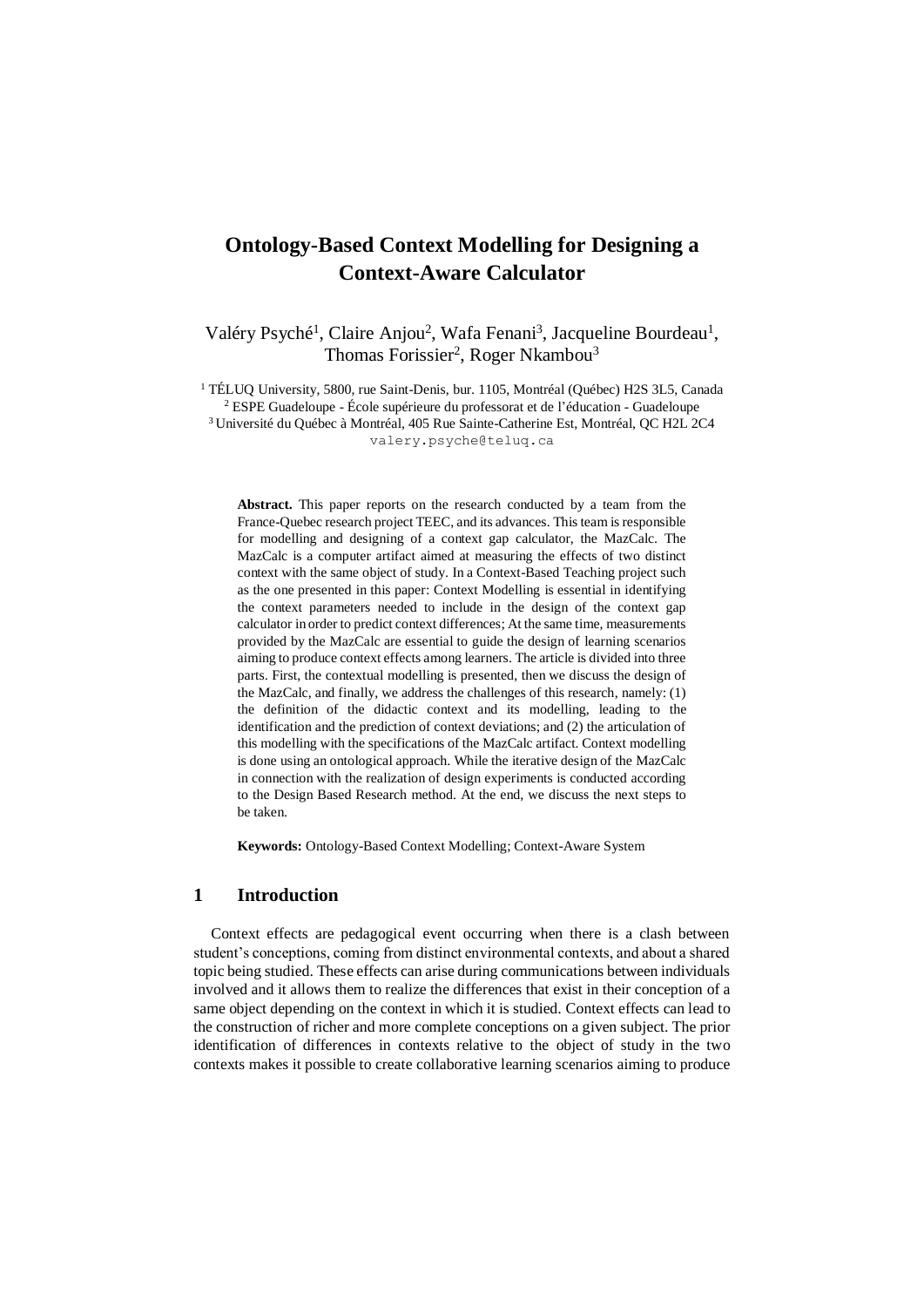context effects [1]. This model is called the CLASH model [1], and the TEEC project wants to test this hypothesis and validate the model using the Design Based Research (DBR) methodology described in [2]. In order to predict the potential emergence of context effects, a computer artifact was designed to parameterize contexts and calculate their differences. The ultimate ambition of this artifact is to provide input needed for the design of learning scenarios based on the effects of contexts.

Context modelling involves conceptualization, and abstraction; where concepts are specified with their components, properties and relationships among each other. It is, for each iteration of the DBR methodology, the first link in the chain that should produce context effects. The context model therefore, guides the learning scenario which in turn determines the (didactic) design experiments for data collection. It enables the researcher to contrast and contextualize and identify parameters. The first instrument used to model the context is the Meta model (ontology). The second is the context gap calculator which informs the specification of the parameters needed for computing the differences. This paper addresses two questions, then it looks at the challenges of this research, namely: (1) the definition of the didactic context and its modelling leading to the identification of parameters to be used in the prediction of context deviations; and (2) the articulation of this modelling with the specifications of the MazCalc artifact. Furthermore, the context modelling is done using an ontological approach. Finally, the next steps and problems addressed in both the ontology-based context modelling and the design of the MazCalc are discussed.

# **2 Ontology-Based Context Modelling**

Ontological modelling dealing with contextual issues is a well-studies research topic[3-7]. However, so far, none of already existing studies have met the challenge of modelling the didactic context. The didactic context of a learning scenario is influenced by sociolinguistic, environmental or socioeconomic factors and their subsequent impact in the learning process. The theoretical framework of the didactic context has been described in [8]. In the TEEC project, our focus has been on studying the external context which concerns the impact of the environment and authentic situations on learning.

**Vision and purpose of ontological engineering.** Although ontology was initially defined by Gruber as "an explicit specification of a conceptualization" [9], other authors have sought to emphasize essential features of ontology that we feel are important to recall. First, we agree that an ontology be "a formal system with an explicit specification of a shared conceptualization" [10]. This means that an ontology is an abstract model of a world phenomenon whose appropriate concepts are identified (conceptualization). The type of concepts used and the constraints related to their use are defined declaratively (explicitly). In addition, ontology can be translated into interpretable language by a (formal) machine. Finally, an ontology captures consensual knowledge, that is, not reserved for a few individuals, but shared by a group or community (shared).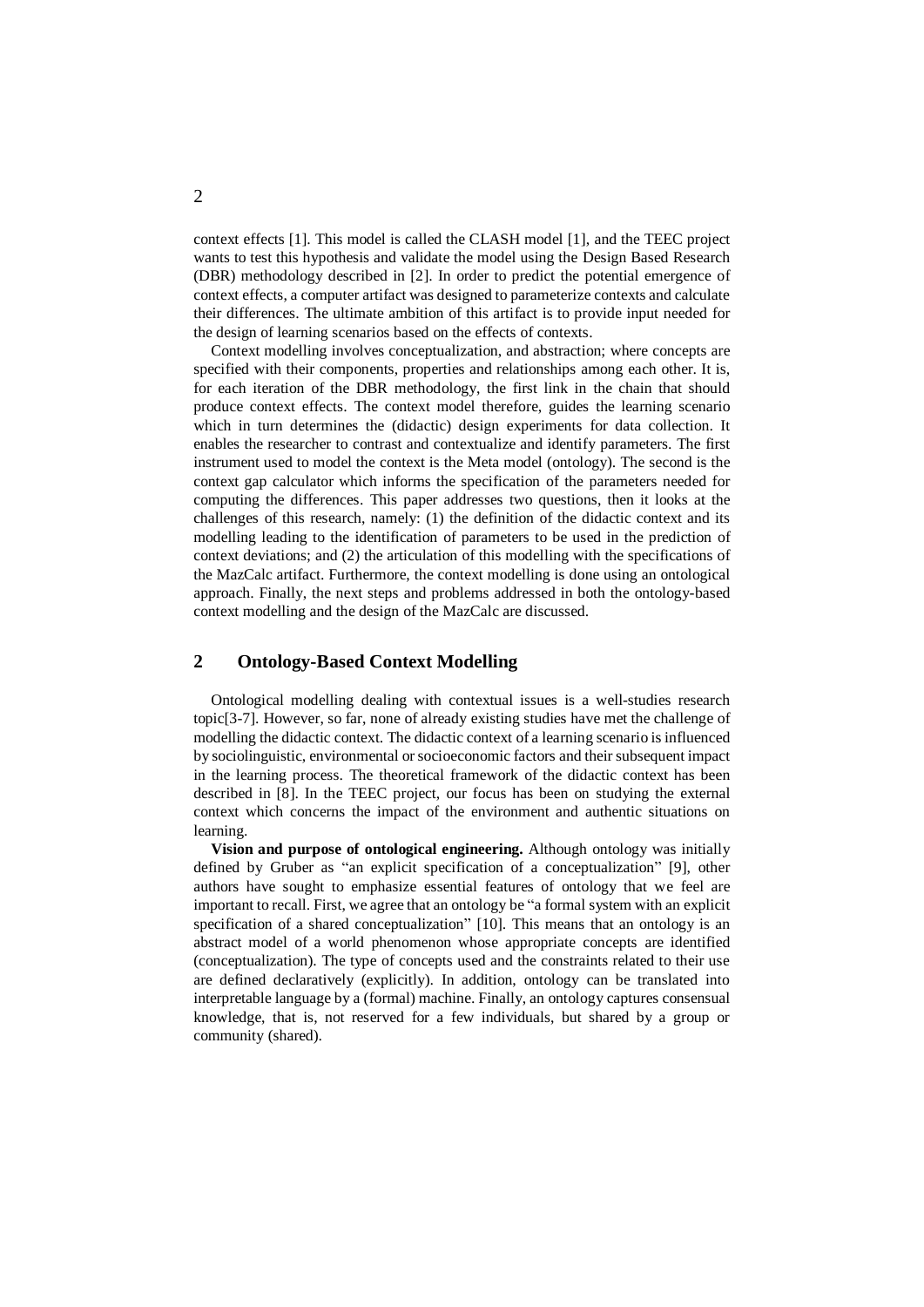Moreover, when we speak of articulating ontology to the digital artifact design model, it is to these two definitions that we refer: "an ontology is a hierarchically structured set of terms for describing a domain that can be used as a skeletal foundation for a knowledge base" [11]; which "provides the means for describing the conceptualization explicitly behind the knowledge base" [12]. These definitions recall us that ontological engineering must be based on the final purpose and use of ontology, and on the services it will ultimately render. The purpose of this ontological engineering is therefore to specify a conceptualization (level 1) of the domain of didactic contextualization shared by the members of TEEC, then to formalize it (level 2) and then make it operational (level 3) in the context deviation calculator [13]. And that of context ontology is to describe the skeleton of the MazCalc knowledge base.

**Ontological Modelling Process.** The goal of this article is not to explain the ontological engineering method used. We rely on the MI2O method [14].

Among preliminary pilots, we selected geothermal energy as a topic that was subject to a detailed analysis [8] and led to MazCalc 1 (1st generation). This created a list of candidate terms. These terms discussed with the team were retained or not depending on their potential to correctly represent the field, that is, to become concepts. At this point, they were inserted into a concept dictionary (Table 1).

| Concept   | <b>Definition</b>                             | Property (part-of)     | <b>Relation</b> (is-a)   |
|-----------|-----------------------------------------------|------------------------|--------------------------|
| Didactic  | It is a sub concept of context. It can        | Has set of context     | Is a Context.            |
| Context   | be social, internal or external               | parameters.            | Is created by someone    |
|           | (environmental). It is defined by a set       |                        | Is related to a learning |
|           | of context parameters.                        |                        | scenario.                |
| External  | It is composed of a set of context            | Has set of context     | Is a Didactic Context.   |
| Context   | parameters. We model the external             | parameters.            |                          |
|           | context (not the social or internal           |                        |                          |
|           | ones).                                        |                        |                          |
|           | Context of It is an external context which is | Has one or many        | Is an External           |
| study     | based on an object of study.                  | context parameters     | Context.                 |
|           |                                               | clusters.              |                          |
| Context   | It is part of Context of study. It is a       | Has one or many        | Is a (sub) Context of    |
| parameter | non-exclusive set of context                  | context parameters.    | study.                   |
| cluster   | parameters from various themes. It            |                        |                          |
|           | was formally called: Family.                  |                        |                          |
| Learning  | Example: geothermal energy,                   | Has many Object of     | Is a Domain              |
| Domain    | language.                                     | study                  |                          |
| Object of | It is related to the learning domain          | Has one or many        | Is a (sub) Domain        |
| study     | and theme. It is dependent on the             | themes.                |                          |
|           | domain but not on the theme. e.g. in          |                        |                          |
|           | the domain of biology, an object of           | Has many contexts      |                          |
|           | study is "frog", and a theme is               | of study.              |                          |
|           | "nutrition".                                  |                        |                          |
| Context   | A set of context parameters defines a         | Has a list of possible |                          |
| parameter | context of study (the state of the            | context parameter      |                          |
|           | context). Each context parameter              | values.                |                          |
|           | belongs to one or more clusters. e.g.         |                        |                          |

**Table 1.** Excerpt from the MazCalc Ontology Concept Dictionary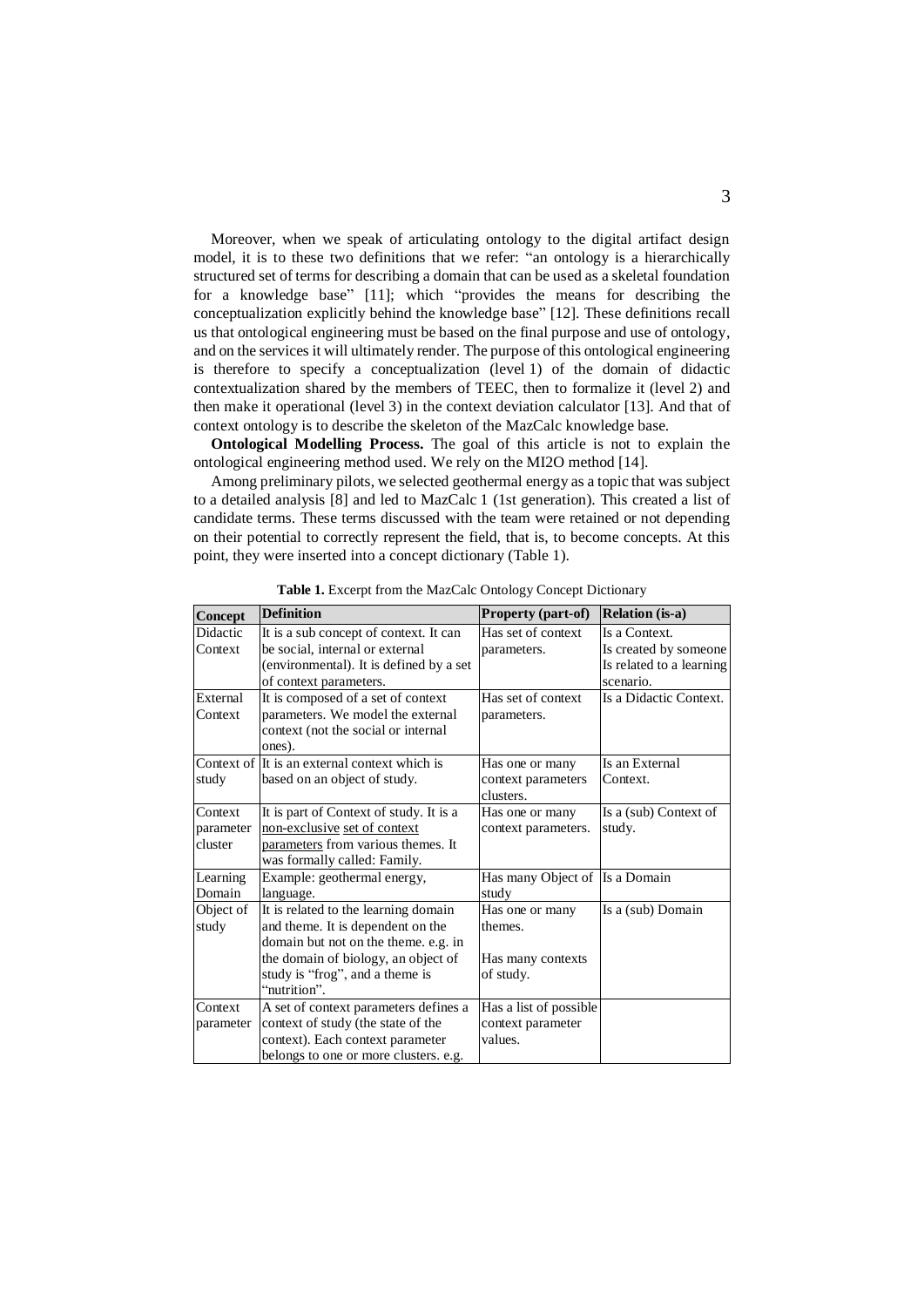| <b>Concept</b> | <b>Definition</b>                                                                                                                           | <b>Property (part-of)</b> Relation (is-a) |          |
|----------------|---------------------------------------------------------------------------------------------------------------------------------------------|-------------------------------------------|----------|
|                | In the domain of geology, a context<br>parameter is "type of roc."                                                                          | Has many types.                           |          |
| Context<br>gap | It is the gap between two context<br>parameter values due to two distinct<br>given contexts. Context Gap is the<br>result of gap computing. | Has computed<br>values                    | Is a gap |

It should be noted that ontological engineering does not consist of creating a collection of terms (which are polysemous), but rather in extracting the concepts (which are explicit). This is an abstraction exercise that is essential for ontological modelling, and it involves the specification of concepts with their properties, as well as their relationships with other concepts within a conceptual network. In parallel to this process, several versions of an initial conceptual ontology (Figure 1), in the sense of [13], were created using GMOT software [15] and shown to experts in different didactic fields (geothermal energy, socio-history, language/French, environment and sustainable development [ESD]). It should be recalled that four design experiments are context modelling based.



**Figure 1.** Graphical Representation of the MazCalc Ontology

The evaluation of the conceptual ontology was completed through several collaborative activities with different stakeholders. First of all, the ontology was explained to the content experts in order to verify that we had a common representation of the didactic context. Then, we addressed their feedback on the contextual representation of their didactic domain by replacing the ontology concepts by instances taken from the different versions of MazCalc 1 (MazCalc 1 applied to geothermal energy 2, language, socio-history and ESD). We also consulted about the ontology with the analyst responsible for the MazCalc 2 specifications. This third phase's purpose was to compare the MazCalc 2 class diagram, a kind of skeleton of its database, with the ontology.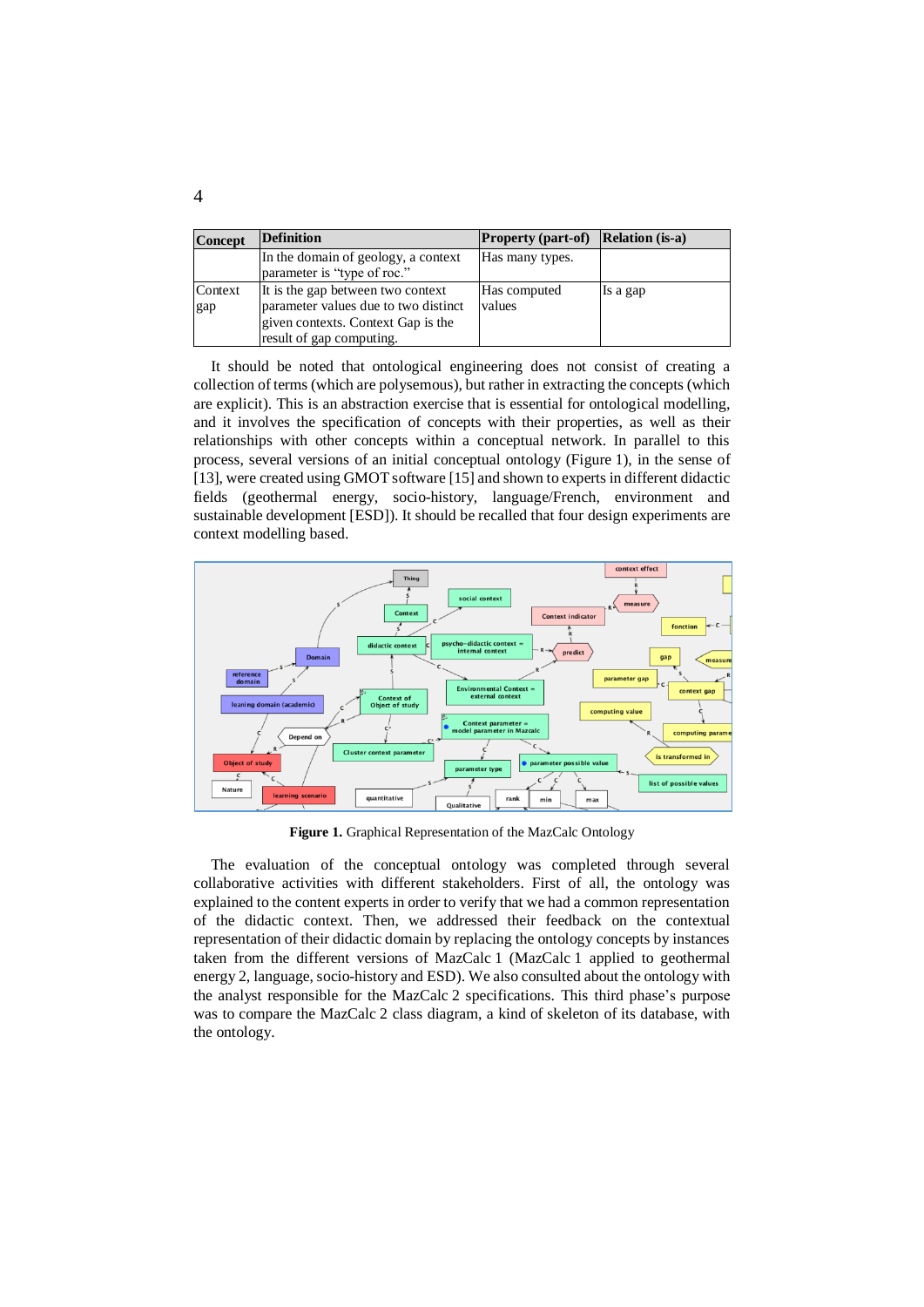# **3 Context Gap Calculator: Models and Design**

Consistent with Tchounikine's [16] views, MazCalc can be considered as a component of an intelligent tutoring system (ITS) [17] called CAITS, given that CAITS is "a system that works on knowledge," those specific to setting the context of an object of study in a given context, and "that manipulates symbolic representations." In this sense, the problems related to the design of the MazCalc are ITS engineering problems. It is therefore from this angle that we approached the design of the MazCalc and the challenges that flow from it.

**MazCalc 1 and 2: genesis of context calculator**. The MazCalc's engineering process was carried out in conjunction with design experiments in a connected classroom with collaborative learning, in order to test it. Several iterations of design and design experiments were set up jointly and informed the knowledge used to guide the project. Four phases illustrating the evolution of the project are detailed here.

Phase 1—Ideation during the GOUNOUIJ project: First design experiment whose scenario was based on differences in conceptions of the frog between primary school pupils in Guadeloupe and Quebec [18].

Phase 2—First iteration of MazCalc: MazCalc prototype, the MazCalc 1. First development of a computational tool in the form of a spreadsheet. This prototype enabled the creation of a learning scenario about geothermal energy during the GEOTREF project [8].

Phase 3—Second iteration—alpha version of the MazCalc: Launch of the TEEC project [2]. Creation of a web version of the MazCalc 2 (alpha version).

Phase 4 — Third iteration — MazCalc Beta version (in progress) : MazCalc 3.

**MazCalc 3 Modeling.** MazCalc 3 is a web computer tool that has been proposed to calculate the differences between contexts and predict their effects. But to successfully design such a tool, context modelling is very necessary to cover all cases and states of any context. The more detailed and clear the specifications, the higher the quality of the software.

**Design specification.** The specification definition consisted of describing the actors who will use this artifact (Table 2) and three types of design models: the use case diagram, the class diagram (Figure 2) and the sequence diagrams. The use case diagram showing how each actor is involved in a specific part of the calculator development and implementation. The class diagram shows all the objects that the MazCalc 3 tool will contain. The starting point of our work was to consider the assertion [19] that "the context of the study is described using context objects". Thus, modelling a study object amounts to modelling a context relative to its object (Table 2).

| <b>Table 2.</b> Actors using the MazCalc |  |  |  |
|------------------------------------------|--|--|--|
|------------------------------------------|--|--|--|

| <b>Actors</b>                | <b>Roles</b>                                  |
|------------------------------|-----------------------------------------------|
| <b>Actor 1:</b> Cognitionist | Model a Meta model (Ontology, class diagram); |
|                              | Update the parameters of the Meta model.      |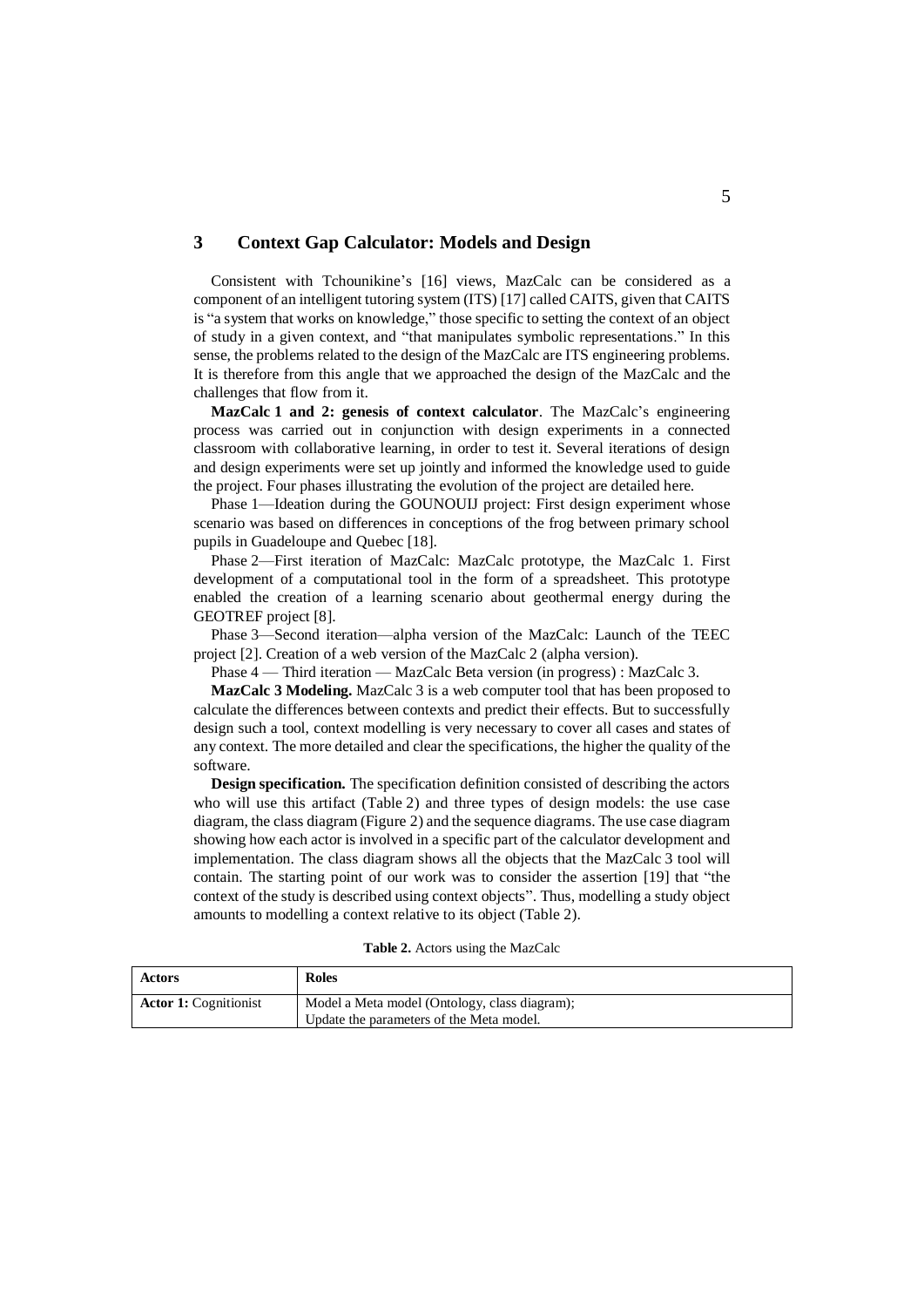| <b>Actor 2:</b> Expert Designer   | Model an object of study (related to the didactic field);                           |
|-----------------------------------|-------------------------------------------------------------------------------------|
| of the Study Object               | Specify the parameters of an object of study;                                       |
|                                   | Specify the properties of parameters;                                               |
|                                   | Update the parameters of a study object.                                            |
| <b>Actor 3:</b> Specialist of the | Instantiates an object of study in a given context = create a context;              |
| object of study in its            | Assigns parameter values for a context model;                                       |
| context                           | Add a context parameter                                                             |
|                                   | Update the values of the parameters.                                                |
| <b>Actor 4: Instructional</b>     | Access the deviation calculation of each parameter;                                 |
| Designer                          | Access the result of the global calculation of the difference between the contexts. |

**Class diagram.** The diagram that has caught our attention the most is the class diagram, as we see it as the design model for an ITS [16]. This model is the most important, it is the one that will be used as a comparator with the ontology of the didactic context, and how the two can be linked (see section 4). The object of study is defined by a set of parameters. These parameters are of the "qualitative" or "quantitative" type with "continuous" or "discrete", "bounded" or "not bounded" values. Each parameter belongs to one or more clusters (families). It can have a list of possible value. A parameter can derive from another parameter [8]. These specifications have been grouped into "Models" and "ModelParameters" tables, as well as their link with the "Family", "paramfamily", "paramValueTypes" and "ParamPossibleValues" tables (Figure 2). The table "Models" represents the model of an object of study and not its instance (with actual values). That is to say, Model is the skeleton of an object of study only. The field referenced in the "ModelParameters" table refers to its parent parameter. Here, the model of an object of study is constructed independently of the context to be studied.



**Figure 2.** MazCalc3 Class and Object Diagram

6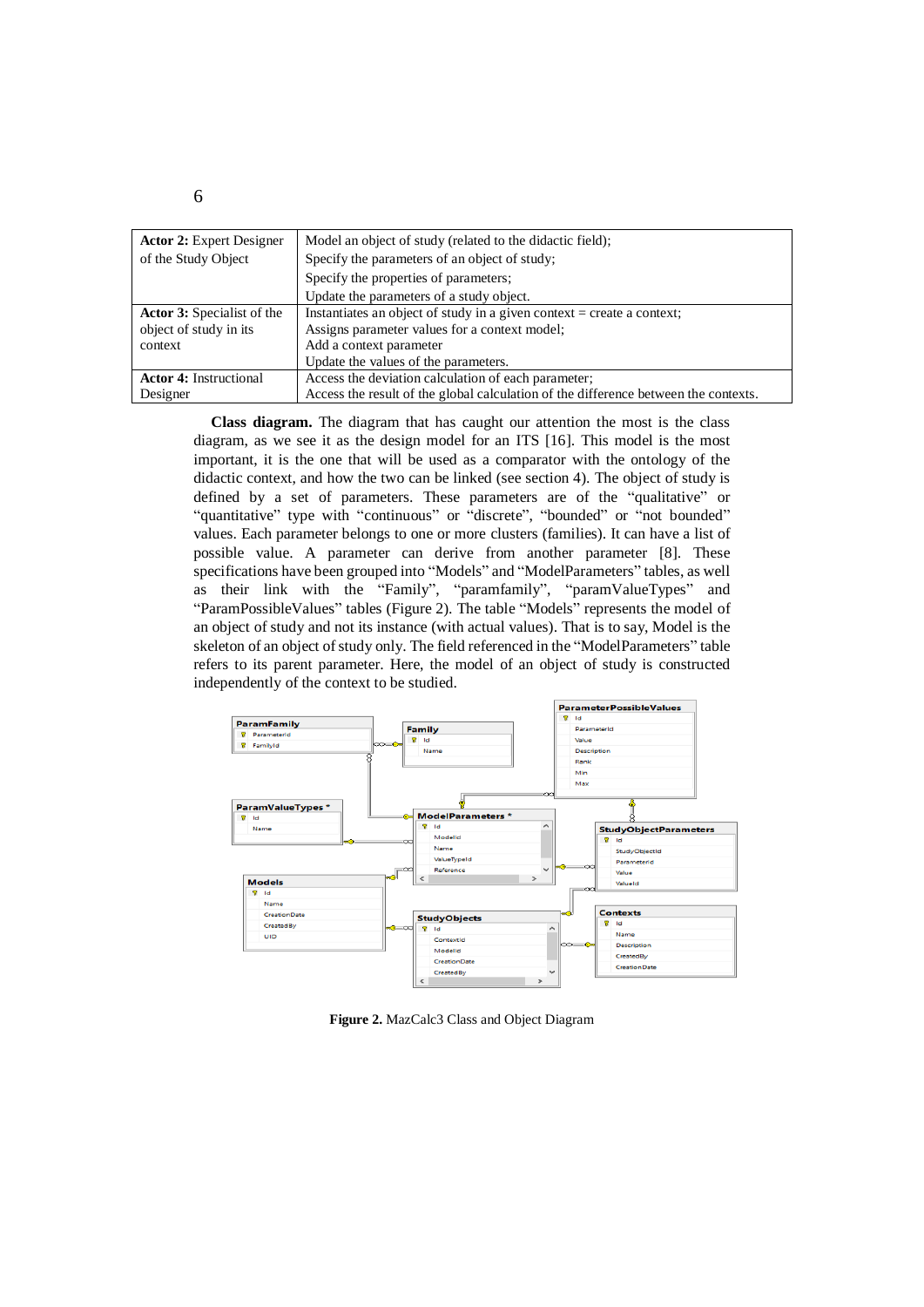The object of study in a context must have only one value for each parameter. Therefore the model is developed to produce to an object of study defined in the "StudyObjects" table, which is relative to a context. This relationship is respected by the link between the "Models", "StudyObject", and the "Contexts" tables (figure 2). Each parameter of the model of an object of study must have a unique value among its list of possible values. This value, for each parameter, is stored in the "StudyObjectParameters" table and is extracted from the existing values in the "ParamPossibleValues" table. This explains the link between the "StudyObjects", "StudyObjectParameters", "ModelParameters", "ParamPossibleValues" tables (Figure 2).

**MazCal 3 Conception and Implementation.** The MazCalc 3 database is created based on the class diagram. It allows to define, via MazCalc 3, all types of study objects independently of the context, which makes MazCalc a generic tool. It allows to create several objects of study, and to instantiate several contexts in relation to a single object of study. In order to calculate the difference between two contexts, we calculate the difference between each parameter of these two contexts. The formulas for calculating the context gap are under discussion.

The MazCalc 3 tool is still under development. And, yet many tasks have been completed. For instance, the database is implemented, but it can evolve according to the evolution of the modelling of the objects of studies as well as the formulas for the gap computing, as stated by the DBR methodology [2]. The main human-machine interfaces have also been created: the one for the generation of models, one for the definition of parameters and their value types, one for the definition of all possible values for each parameter as well as the instantiation of contexts with respect to the object of study.

#### **4 Challenges in Modelling and Articulating its Models**

#### **4.1 Models to Understand Theories and to Design Artifacts**

On the one hand (Challenge 1), we had to model to understand what is meant by "didactic context" in order to serve the needs of the TEEC project, i.e. to measure contextual gaps. Starting from the concept dictionary (Table 1), we now wish to give an overview of the discussions conducted to reach a consensus during the modelling. Especially around terms which have been difficult to define such as the term "Family".

## **Examples of problems related to Metamodel modelling. "Family" Case.**

For some members of the Modelling team, "Family" was understood as a theme, a learning area, or a scale. But, for others, it was seen as a grouping of context parameters. For them, the concept of "Learning Domain" which is a well-defined concept, could not be associated with "Family", since in an ontological view, it is quite clear whether a term corresponds to a concept or not: one tries to construct the specification with components, properties and relationships, and if one does not succeed, then this term probably does not have the status of a concept in this ontology. Thus, if the term does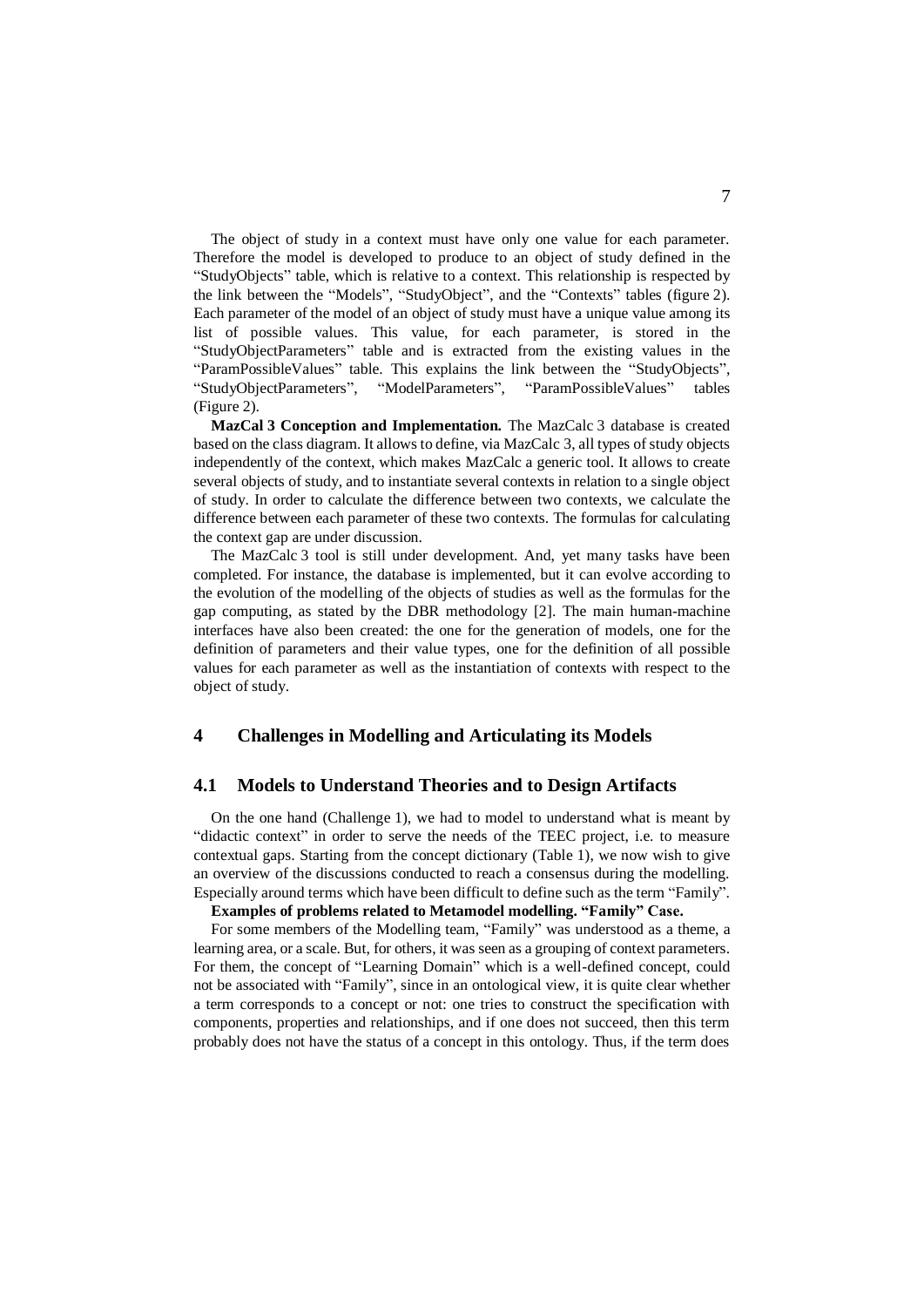not pass the test of conceptualization, this is probably because it is already taken into account somewhere else with another label.

**Examples of problems related to domain context modelling. "Language" Case.** Let us take the case of the design experiment "Language". This experiment is experimental in the sense that it is more difficult than others to quantify in order to calculate the differences in context. Thus, we encountered the problem of representing the "quantification" of context parameters in order to calculate the context gap.

Other very beautiful problems of transposition of theories into models have also arisen. For example, the "oral nature of the narrative situation" cannot be modelled as a sub concept of "Intrigue". We must therefore find another idea to place orality in ontology. To better understand the problem, let us try to explain it differently: in ontology, we have the concept "object of study". In the case of the didactic situation Language, perhaps the object of study is "the story". For the "object of study" concept to respond well to the principles of ontological engineering, a sub concept of the "Object of study" concept would have to be created.

**Table 3.** Illustration of a modelling problem

| $Concept = Object of study = tale;$                                                          |
|----------------------------------------------------------------------------------------------|
| o Subconcept = oral story (=orality, event, actors, space-time dimensions, unforeseen);      |
| o Subconcept = written story (= document, whether or not a transcription of the oral story). |

With this example, we see that we can, in the written tale, make a reference to the oral tale. It must therefore be included in the ontology so that it is representative of all possible cases of the target domain to represent. The two previous examples clearly show the similarity between the modelling problems of the class diagram and those of ontological modelling. This brings us to our challenge: articulating these two types of resulting models.

#### **4.2 Models to Design Artifacts**

On the other hand (Challenge 2), we had to define and model the design intent of the artifact [16]. This is software engineering work leading, among other things, to the production of a class diagram.

**Example of a problem related to challenge 2.** Modelling of the "Parameter (context implied)" class. One of the main problems encountered concerns the modelling of context parameters, the latter leading to the calculations of context deviations. In particular, we have tried to answer the following questions: What defines a parameter? What are its attributes (type, nature, properties)? Should the parameters be prioritized? Should parameter values be differentiated according to their type (constant or variable)?

### **4.3 Articulation of Models**

Articulate models to understand theory and models to design the artifact (challenge 3) [20]. The difficulty was to completely transpose the "theoretical" model, the ontology resulting from the work of the "Context Modelling" team, to the design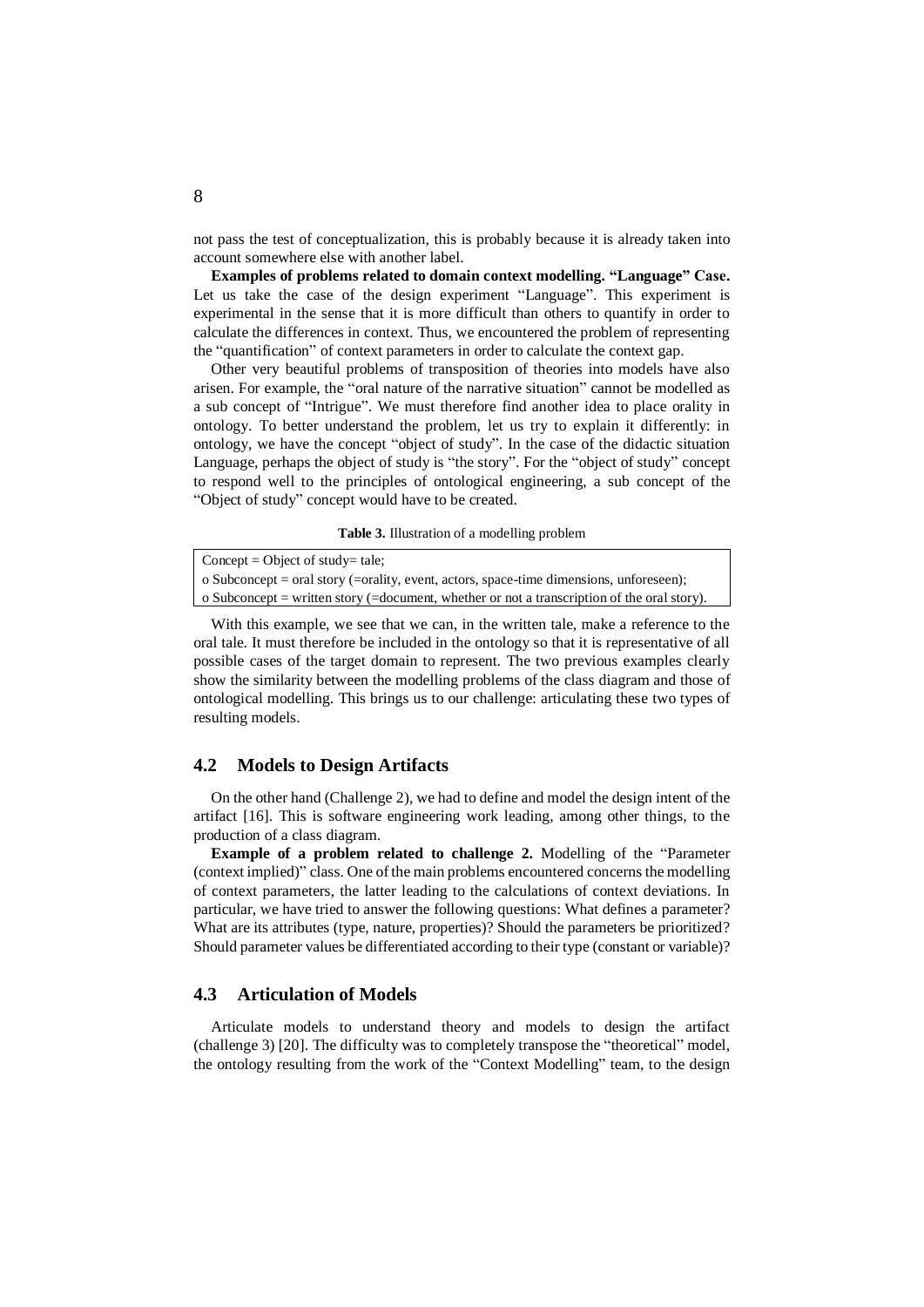model, the class diagram, resulting from the "Context Calculator Development" team. However, we soon realized that we were facing the same modelling problems. Before we spoke, we had encountered problems in representing certain concepts/classes. A concrete example of a common problem we faced was to represent the concepts of "Context parameter", "Parameter value" and "Possible parameter value". Questioning each other and sharing our representations has allowed us to improve both models.

# **5 Next Step in an ITS Point of View**

**Next steps concerning the context modelling.** The problem of merging between the Context Modelling team and the design Experiment teams is still to be developed in TEEC. It is a weak link in the TEEC project, which is engaged in a chain of production of context effects: modelling with calculation of the gap and probability of context effects, learning scenarios, experiments and data analysis. Fortunately, with the DBR methodology, we are able to deal with "real life" and learn from each iteration of the production chain for the next.

In addition to the context ontology, we plan to construct a domain ontology for each contextualized domain. Next, the line between the meta-model (ontology) of the context and the domain model must be drawn. Normally, ontology governs models as instantiation, which inherit them. If this is not possible, it is because either the Meta model has a flaw, or the domain model must conform to it.

We also plan to build an ontology of context effects. Next, the line between the metacontext model and the meta-context effects model must be drawn.

**Next steps concerning the context gap calculator.** So far, MazCalc has been developed as an independent tool, and will remain like this until its design and implementation are completed. But ultimately it will be part of a context-sensitive learning software suite (with authoring and tutoring services), and it is the core of the CAITS, a "Context-Aware Intelligent Tutoring System" [21]. The CAITS comprises three main components: The Context-Sensitive Domain Model (CSDM); the Context-Sensitive Teaching Model (CSTM) and the Context-Sensitive Learner Model (CSLM). MazCalc will share its results with the CAITS component by connecting with its CSDM; this connection will make it possible to provide the ITS with context effect information which will drive the domain model behaviour [22]. This is why the MazCalc 3 was designed as an API web application (to exchange services to the CAITS), rather than a simple web application.

Ultimately, once the development of the MazCalc is completed, it should be able as well to provide a service to the learning designer to specify and adjust the instructional scenario (Actor 4); and serve as a reference in the analysis of experimental data to validate the CLASH model [1]. Indeed, one of the mandates of the Data Analysis team is to detect weaknesses in the elements of our causal chain that are supposed to produce context effects: the context modelling for each iteration, the scenario, the experimentation, and the data collection device. So, the quality of the MazCalc is essential, since it conditions the other elements.